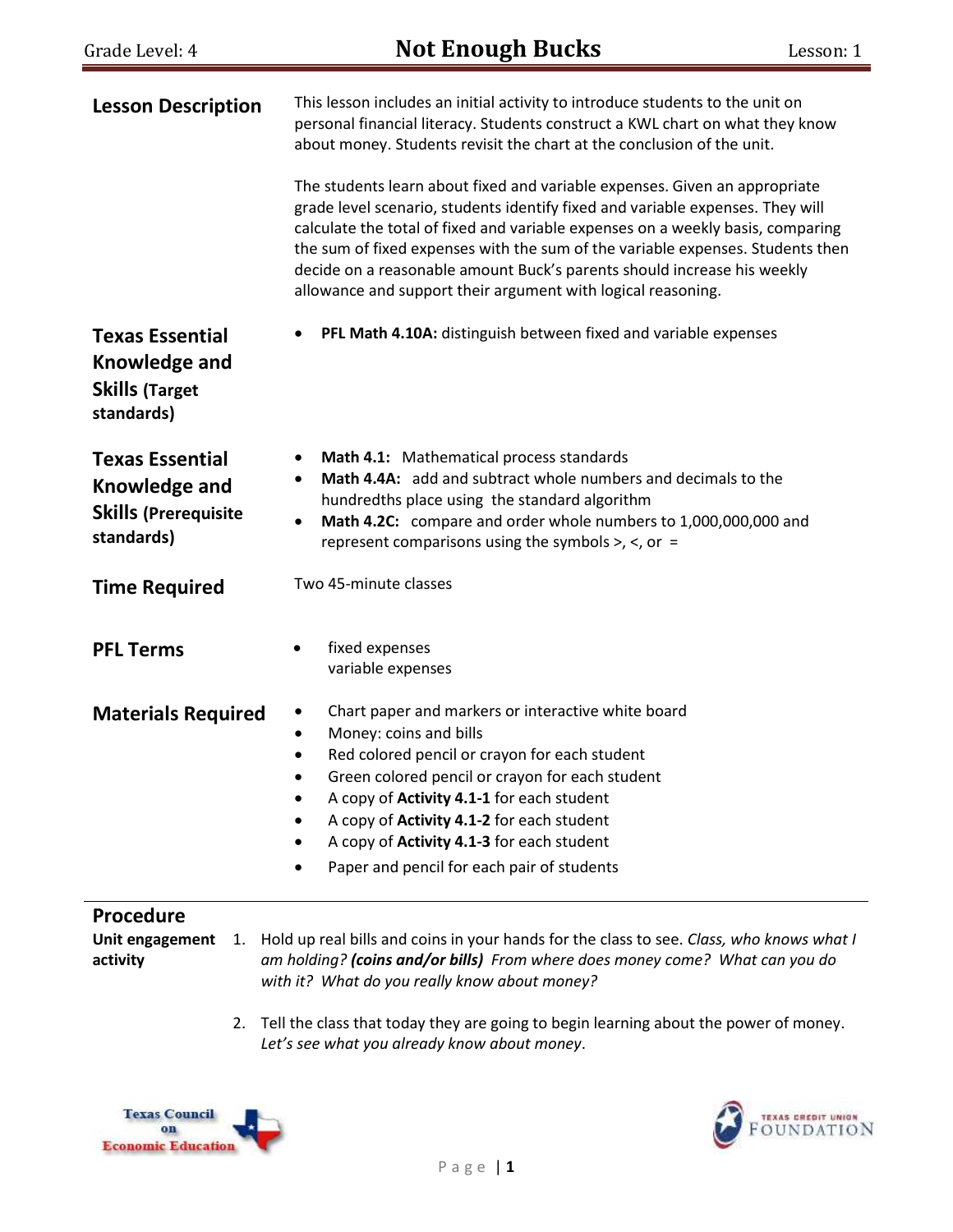3. Create a KWL chart on chart paper or on your interactive white board. Use the prompts listed below to lead discussion. Complete the K and W sections with your class. Record all students' ideas whether correct or not.

**Money**

| <b>IVIUILY</b><br>К<br>W |                       |                  |  |  |  |
|--------------------------|-----------------------|------------------|--|--|--|
| What you know            | What you want to know | What you learned |  |  |  |
|                          |                       |                  |  |  |  |
| Money can look like      |                       |                  |  |  |  |
| Cash in bills and coins  |                       |                  |  |  |  |
| Debit cards              |                       |                  |  |  |  |
| Checks                   |                       |                  |  |  |  |
| Money comes from         |                       |                  |  |  |  |
| <b>Banks</b>             |                       |                  |  |  |  |
| ATM machines             |                       |                  |  |  |  |
| Paychecks                |                       |                  |  |  |  |
| <b>Federal Reserve</b>   |                       |                  |  |  |  |
| Money can help me buy    |                       |                  |  |  |  |
| things like              |                       |                  |  |  |  |
| Food                     |                       |                  |  |  |  |
| Clothes                  |                       |                  |  |  |  |
| Entertainment            |                       |                  |  |  |  |
| <b>Toys</b>              |                       |                  |  |  |  |
| Money can get me into    |                       |                  |  |  |  |
| financial trouble by     |                       |                  |  |  |  |
| Borrowing money I        |                       |                  |  |  |  |
| can't repay              |                       |                  |  |  |  |
| Money can be saved and   |                       |                  |  |  |  |
| spent                    |                       |                  |  |  |  |
|                          |                       |                  |  |  |  |

4. Save the KWL chart for an end of unit closure activity. Tell students that you will revisit their ideas and what they want to know after they have learned more about personal financial literacy.

**Engage**

- 5. Distribute **Activity 4.1-1** to each student. Tell students that they will be using Readers' Theater to learn about fixed and variable cost. Assign the roles of Mr. Cash, a fourth grade teacher, and Buck, one of his students. Have those students read their parts of **Activity 4.1-1.**
- 6. After the students read the Readers' Theater on **Activity 4.1-1**, pose this question to students: *Using what Mr. Cash and Buck discussed, what do you think are fixed expenses?*



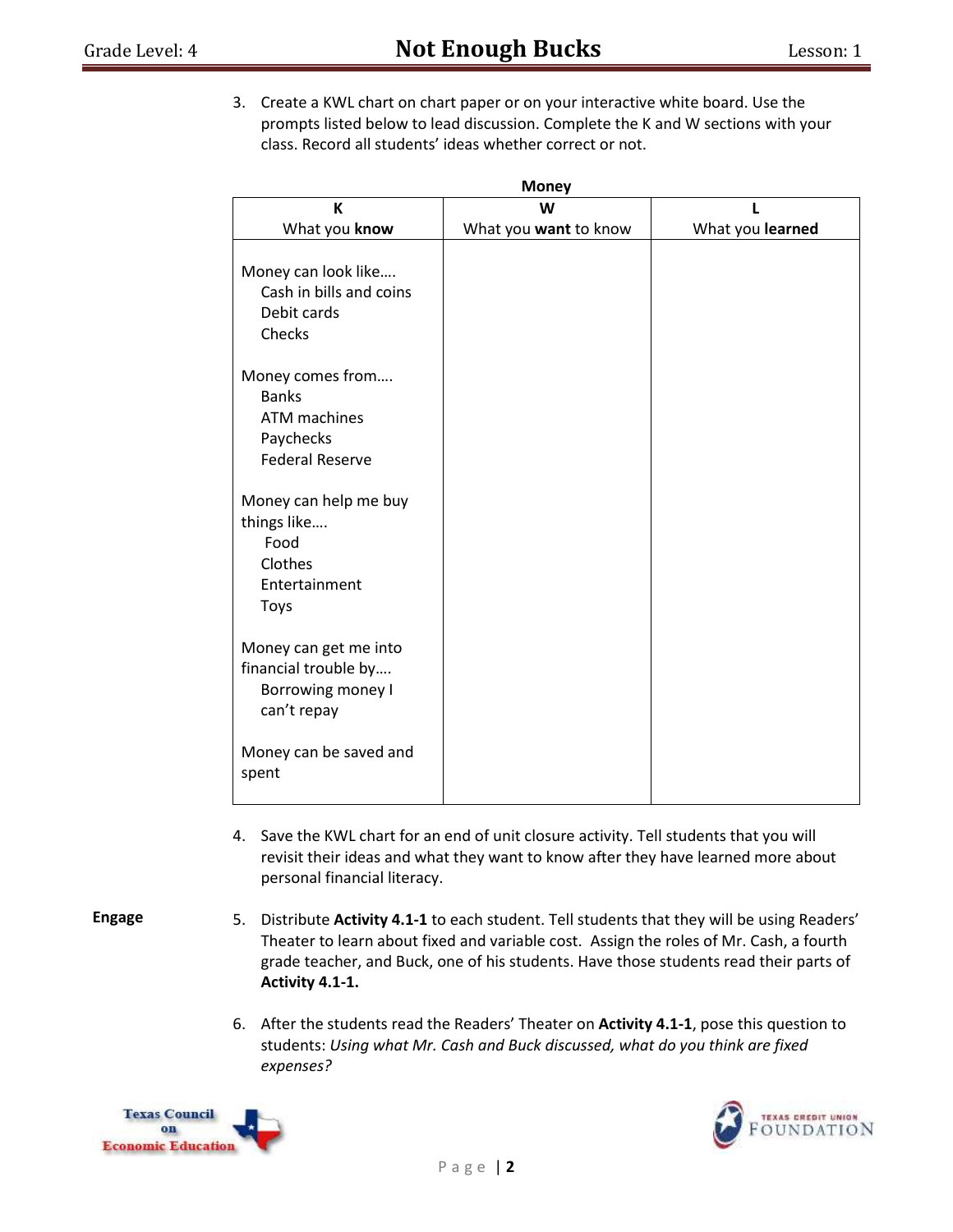- 7. Allow time for students to discuss what they think might be fixed expenses and why are they called fixed. *(Fixed expenses are expenses that do not change from week to week or from month to month. They stay the same.)*
- **Explore/Explain** 8. Direct students attention back to **Activity 4.1-1**. Instruct each student to use a red colored pencil or red crayon and underline all fixed expenses that Buck mentioned in his discussion with Mr. Cash. Accept all answers as long as each student can justify their response. For example, one student may state that a cell phone bill is a fixed expense because if you have unlimited minutes and text, the cost will remain the same each month. Another student may state that a cell phone bill is a variable cost if the consumer does not have unlimited minutes and text. One month the consumer may have additional charges for going over the limit. For months where the consumer does not exceed these limits, the cost will be less. Ask students if they spend the same each day for their school lunch. Discuss that for some students this may not be a fixed expense. In Buck's case this is a fixed expense because he spends \$2.00 each day for lunch.
	- 9. *Are there expenses that Buck mentioned that you did not underline? (yes) Which ones? (Possible responses are: food for Sparky, snacks, game room, movies, and bike repair) Why aren't they considered fixed expenses? (These are expenses that change from week to week or month to month. They may or may not occur on a regular basis.)* Ask students to explain why Sparky's food expense might change week to week. *(The cost may change if you use a coupon or if there is a sale.)*
	- 10. Write the word VARY on the board. Tell students that expenses that are not fixed expenses vary. *These expenses are called variable expenses.* Write variable expenses on the board. *What are variable expenses? (Variable expenses are expenses that change from week to week or month to month. They may or may not occur on a regular basis.)*
- **Elaborate** 11. Direct students' attention back to **Activity 4.1-1**. Instruct each student to use a green colored pencil or green crayon and underline all variable expenses that Buck mentioned in his discussion with Mr. Cash. *(Students should underline food for Sparky, snacks, game room, movies, and bike repair in green.)*
	- 12. Once students can distinguish the difference between fixed and variable expenses, distribute **Activity 4.1-2.** Tell students that Mr. Cash asked Buck to create a list of expenses. Based on this list, have the students determine if the expenses for Buck are variable of fixed. (In the previous activity, students were allowed to determine if the expense was variable or fixed based on their experience. They should now use context clues in this list to determine Buck's situation. Buck's expenses are listed at the top of the page.
	- 13. *Do you notice anything about Buck's expenses? (Some items are per day, others are per week or per month)* Have students use the box with equation outlines to help them convert daily and monthly expenses into weekly expenses.



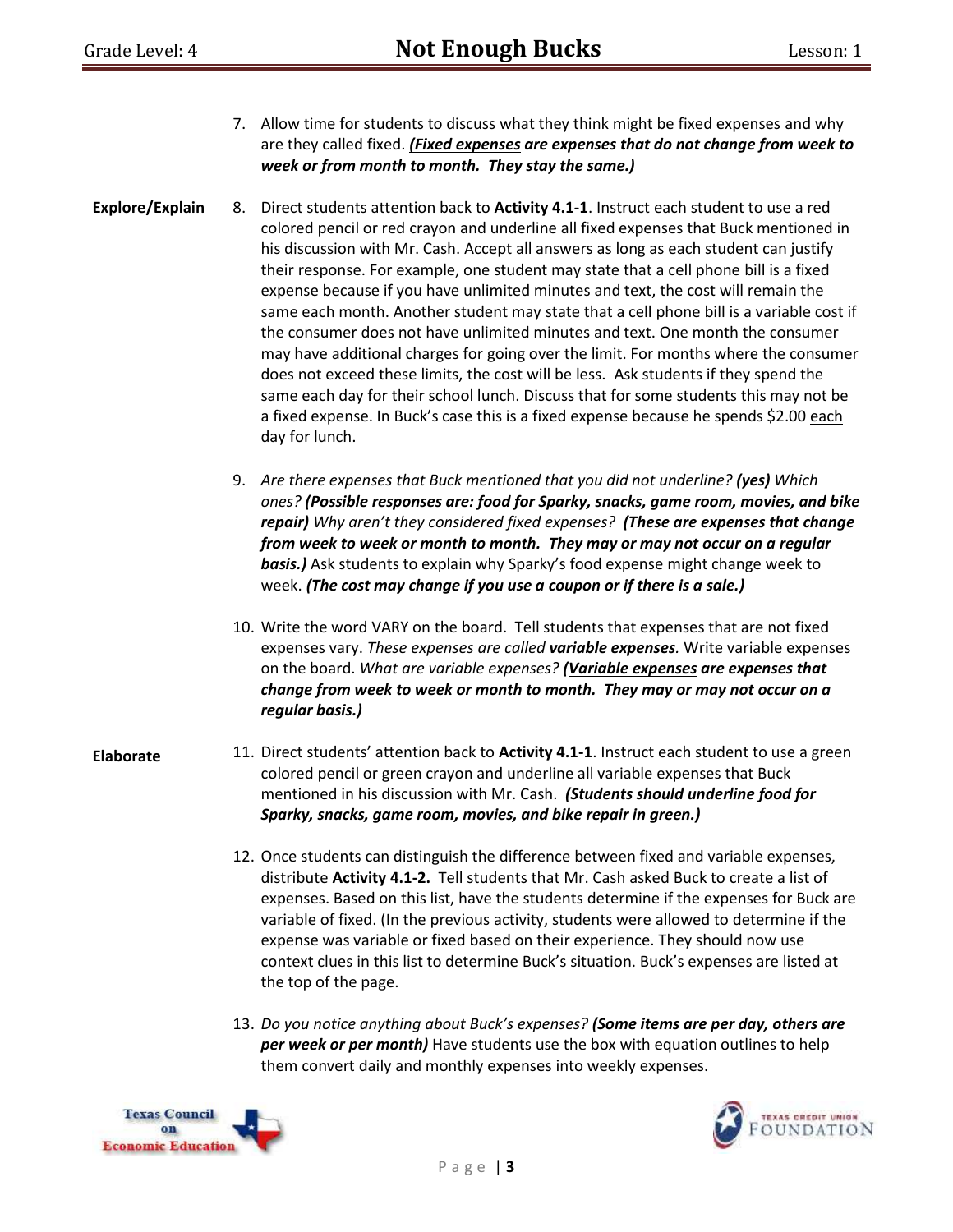- **Evaluate/End** 14. Distribute **Activity 4.1-3** to students and have them use the information given in **Activities 4.1-1** and **4.1-2** to complete the chart on Buck's weekly expenses. Direct the students to sort the list into fixed and variable expenses and write the weekly cost to the right of each item.
	- 15. Students determine the sum of each column and answer the questions below the chart.
	- 16. To reinforce the idea of fixed and variable expenses, have students work with a partner to list three examples of fixed expenses that a responsible adult may have. Also list three examples of variable expenses that a responsible adult may have. *(Examples of fixed expenses: rent, mortgage, car payment, insurance, retirement savings. Examples of variable expenses: gasoline, utilities, clothing, dining out, entertainment)*
	- 17. Have a few students share their lists. Ask the class if they agree or disagree with the expenses listed and justify their responses. In closing ask: *What are fixed expenses? (Fixed expenses are expenses that do not change from week to week or from month to month. They stay the same.) What are variable expenses? (Variable expenses are expenses that change from week to week or month to month. They may or may not occur on a regular basis.)*

#### **EXTENSIONS**

- 1. Have students write a letter either to Buck's parents persuading them to increase Buck's allowance or to Buck encouraging him to reduce his spending. Tell students that they should use the terms variable expenses, fixed expenses, and saving in their letter.
- 2. Buck's variable expenses are greater than his fixed expenses. Do you think the same is true for adults? Explain why or why not. Support your answer with realworld examples.



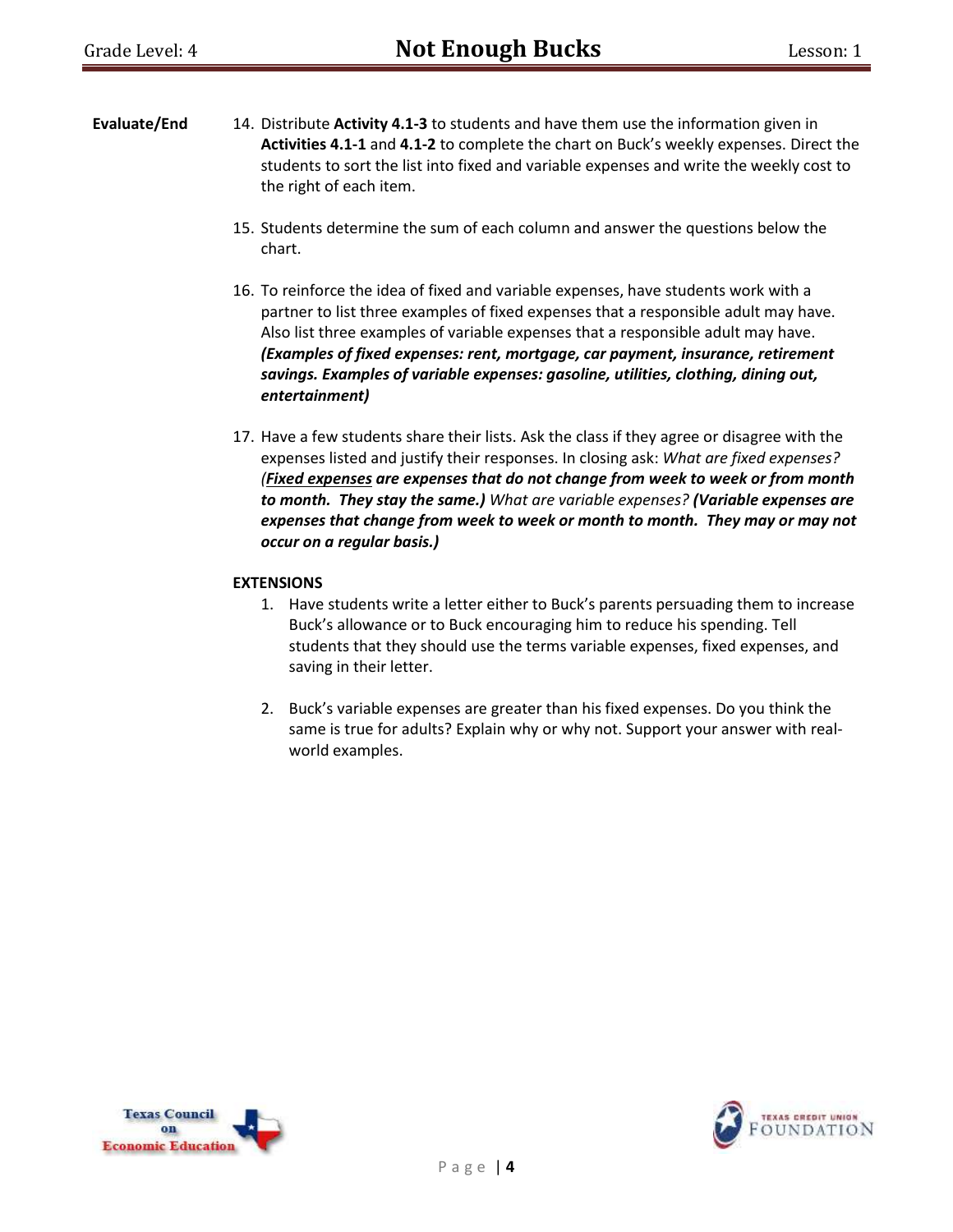Name \_\_\_\_\_\_\_\_\_\_\_\_\_\_\_\_\_\_\_\_\_\_\_\_\_\_\_\_\_\_\_ Class Period \_\_\_\_\_\_\_\_\_ **Activity 4.1-1**

**Directions: Your teacher will assign the roles for Mr. Cash, a fourth grade teacher, and Buck, one of his students. Those students will have an opportunity to practice reading their parts first for the Readers' Theater below and then they will read them for the class. Listen to directions from your teacher.**

MR. CASH: Now class, you have told me what you already know about money. What do you want to learn about money?

BUCK: Mr. Cash, I have something I'd like to learn.

MR. CASH: What would that be?

BUCK: My parents give me \$20.00 each week to spend. I have to pay for my school lunches, my Scout dues, and food for Sparky, my dog. They also expect me to pay \$12.00 each month toward the cost of my cell phone. It sounds like I get a lot of money, but there is nothing left for the extra things I *want* to do. Last week I went to the movies, bought an after-school snack on three days and went to the game room with my friends on Friday. Then my bike had a flat tire and had to be fixed. I had to beg my parents for the extra money. My parents want me to be more responsible with my money. How am I going to learn to manage money if I don't ever have any money left over to manage and I have to ask them for anything extra that comes up?

MR. CASH: It sounds like you have some fixed expenses that are limiting you from managing your money.

BUCK: What are fixed expenses?



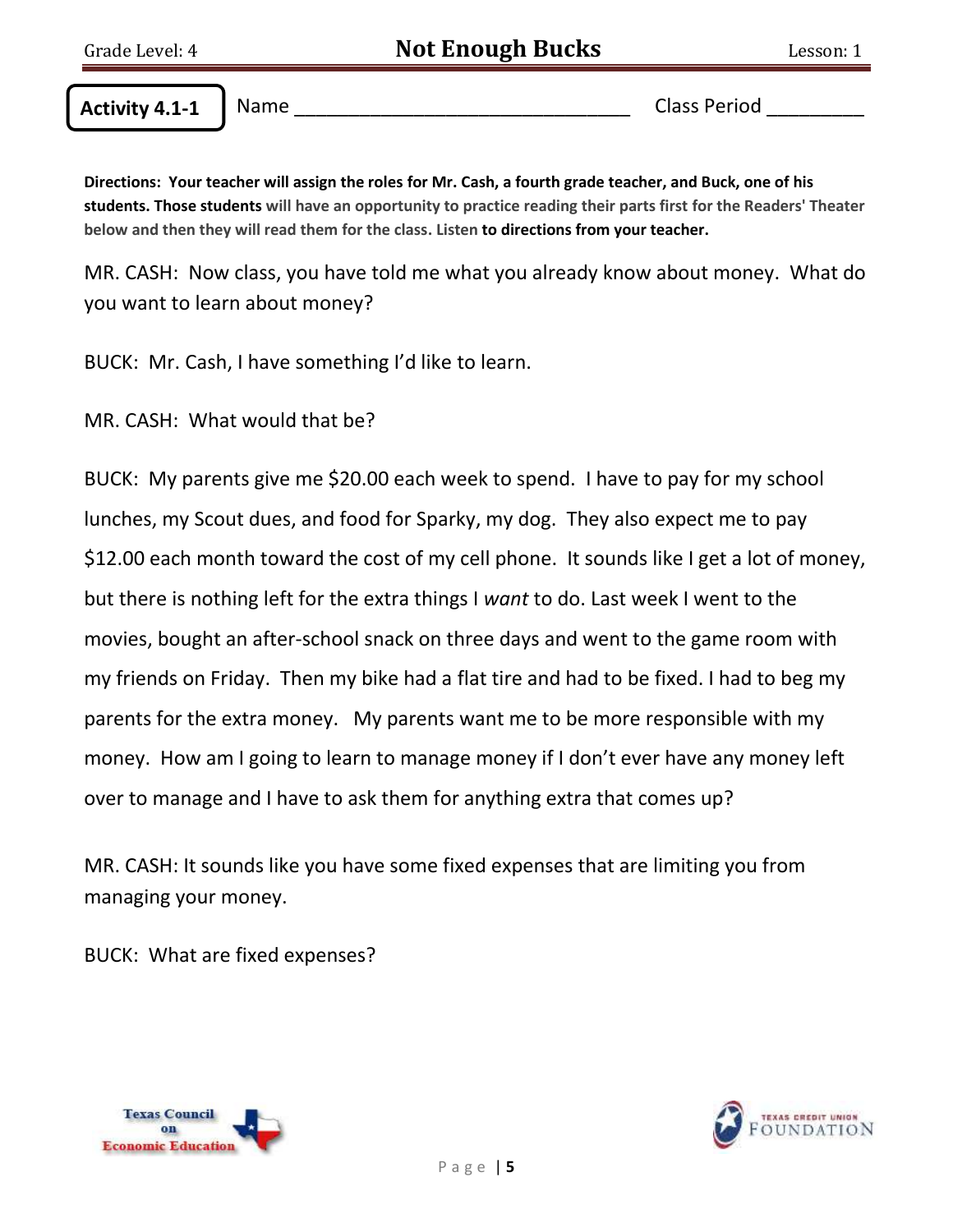| Grade Level: 4        |                                                                          | <b>Not Enough Bucks</b>                                                                                 | Lesson: 1 |
|-----------------------|--------------------------------------------------------------------------|---------------------------------------------------------------------------------------------------------|-----------|
| <b>Activity 4.1-2</b> | Name                                                                     | <b>Class Period</b>                                                                                     |           |
|                       | placing an F for fixed expense or a V for variable expense in the blank. | Below are Buck's expenses. Use the context clues to determine if they are fixed or variable expenses by |           |
|                       | School lunch - \$2.00 per day<br>Buck eats in the cafeteria every day.   | Boy Scout dues - \$1.50 per week                                                                        |           |
| day for 3 days        | After-school snack – about \$2.00 per                                    | Sparky's food $-$ about \$5.50 per bag<br>Sparky eats 1 bag each week.                                  |           |
|                       | Game room $-$ about \$5.50 per visit                                     | Bike repair $-$ about \$10.00<br>Movies $-$ \$5.50 per movie                                            |           |
| is \$12.00 per month  | Buck's portion of family cell phone bill                                 |                                                                                                         |           |

**Directions: Calculate Buck's weekly expenses for the items below. You may need to refer back to Activity 4.1-1 to find missing information.** 

# **CONVERTING DAILY AND MONTHLY EXPENSES INTO WEEKLY EXPENSES**

| School lunch<br>$\mathbf{1}$ . | X<br>$=$<br>Daily cost<br>Weekly expense<br>Number of<br>school days |
|--------------------------------|----------------------------------------------------------------------|
| Cell Phone Bill<br>2.          | 4 weeks per month $=$<br>÷<br>Monthly cost<br>Weekly expense         |
| 3. After school snacks         | X<br>$=$<br>Daily cost<br>Number of Days<br>Weekly expense           |



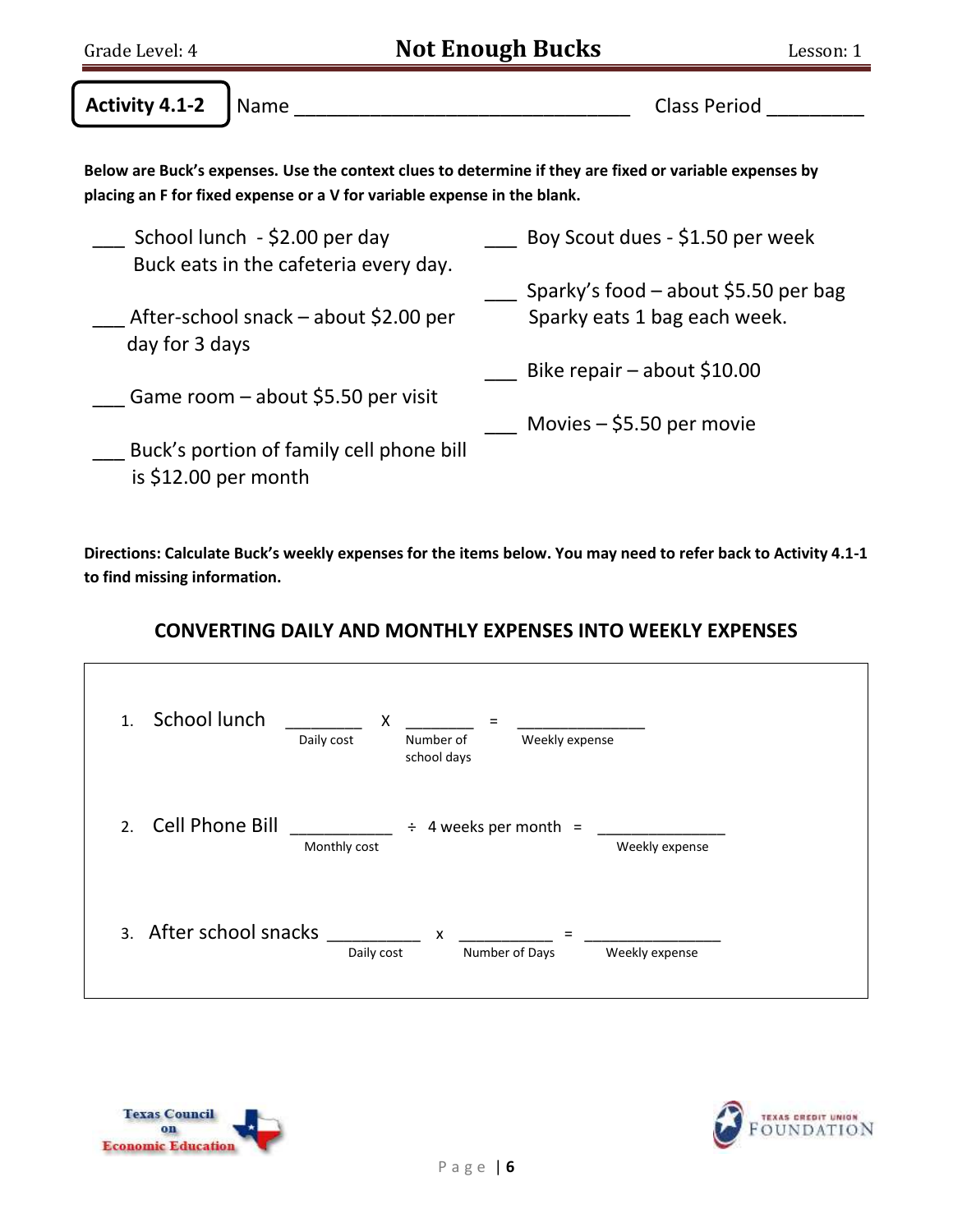**Activity 4.1-3**

Name \_\_\_\_\_\_\_\_\_\_\_\_\_\_\_\_\_\_\_\_\_\_\_\_\_\_\_\_\_\_\_ Class Period \_\_\_\_\_\_\_\_\_

**Directions: Complete the chart below by sorting Buck's fixed and variable expenses. List the weekly cost to the right of each expense. When all the expenses are listed, find the sum of each column.**

# **Buck's Weekly Expenses**

| <b>FIXED EXPENSES</b> | <b>Weekly</b><br><b>Cost</b> | <b>VARIABLE EXPENSES</b> | <b>Weekly</b><br>Cost |
|-----------------------|------------------------------|--------------------------|-----------------------|
| <b>Boy Scout dues</b> | \$1.50                       |                          |                       |
|                       |                              |                          |                       |
|                       |                              |                          |                       |
|                       |                              |                          |                       |
|                       |                              |                          |                       |
| <b>Total</b>          |                              | <b>Total</b>             |                       |

1. Compare the sum of Buck's fixed expenses with the sum of his variable expenses. Write a mathematical comparison statement. Be sure to use greater than, less than or equal to symbols. Then write the statement in words using the terms *fixed expenses* and *variable expenses*.

\_\_\_\_\_\_\_\_\_\_\_\_\_\_\_\_\_\_\_\_\_\_\_\_\_\_\_\_\_\_\_\_\_\_\_\_\_\_\_\_\_\_\_\_\_\_\_\_\_\_\_\_\_\_\_\_\_\_\_\_\_\_\_\_\_\_\_\_\_\_\_\_\_\_\_\_\_\_\_\_\_\_\_\_

\_\_\_\_\_\_\_\_\_\_\_\_\_\_\_\_\_\_\_\_\_\_\_\_\_\_\_\_\_\_\_\_\_\_\_\_\_\_\_\_\_\_\_\_\_\_\_\_\_\_\_\_\_\_\_\_\_\_\_\_\_\_\_\_\_\_

\_\_\_\_\_\_\_\_\_\_\_\_\_\_\_\_\_\_\_\_\_\_\_\_\_\_\_\_\_\_\_\_\_\_\_\_\_\_\_\_\_\_\_\_\_\_\_\_\_\_\_\_\_\_\_\_\_\_\_\_\_\_\_\_\_\_

\_\_\_\_\_\_\_\_\_\_\_\_\_\_\_\_\_\_\_\_\_\_\_\_\_\_\_\_\_\_\_\_\_\_\_\_\_\_\_\_\_\_\_\_\_\_\_\_\_\_\_\_\_\_\_\_\_\_\_\_\_\_\_\_\_\_

2. What would be a reasonable amount for Buck's parents to increase his weekly allowance? Why do you think this?



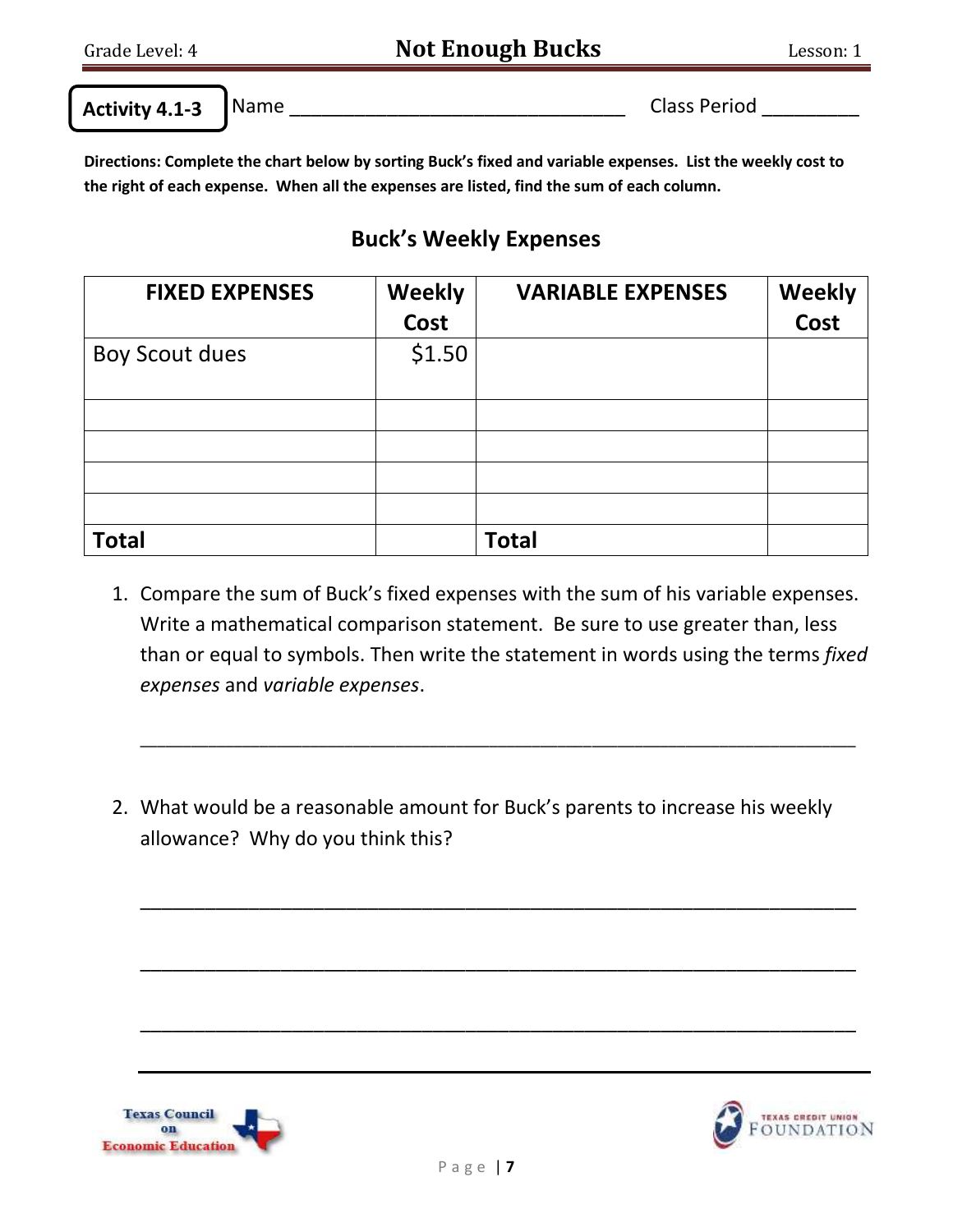| Grade Level: 4                    |                                           | <b>Not Enough Bucks</b><br>Lesson: 1                                                                  |
|-----------------------------------|-------------------------------------------|-------------------------------------------------------------------------------------------------------|
| <b>Key 4.1-2</b>                  | Name                                      | <b>Class Period</b>                                                                                   |
|                                   |                                           | Below are Buck's expenses. Use the context clues to determine if they are fixed or variable expenses. |
| $F$ School lunch - \$2.00 per day | Buck eats in the cafeteria every day.     | F Boy Scout dues - \$1.50 per week                                                                    |
| day for 3 days                    | V After-school snack $-$ about \$2.00 per | $V$ Sparky's food – about \$5.50 per bag<br>Sparky eats 1 bag each week.                              |
|                                   | V Game room $-$ about \$5.50 per visit    | V Bike repair $-$ about \$10.00                                                                       |
| bill is \$12.00 per month         | F Buck's portion of family cell phone     | V Movies $-$ \$5.50 per movie                                                                         |

**Directions: Calculate Buck's weekly expenses for the items below. You may need to refer back to Activity 4.1-1 to find missing information.** 

## **CONVERTING DAILY AND MONTHLY EXPENSES INTO WEEKLY EXPENSES**